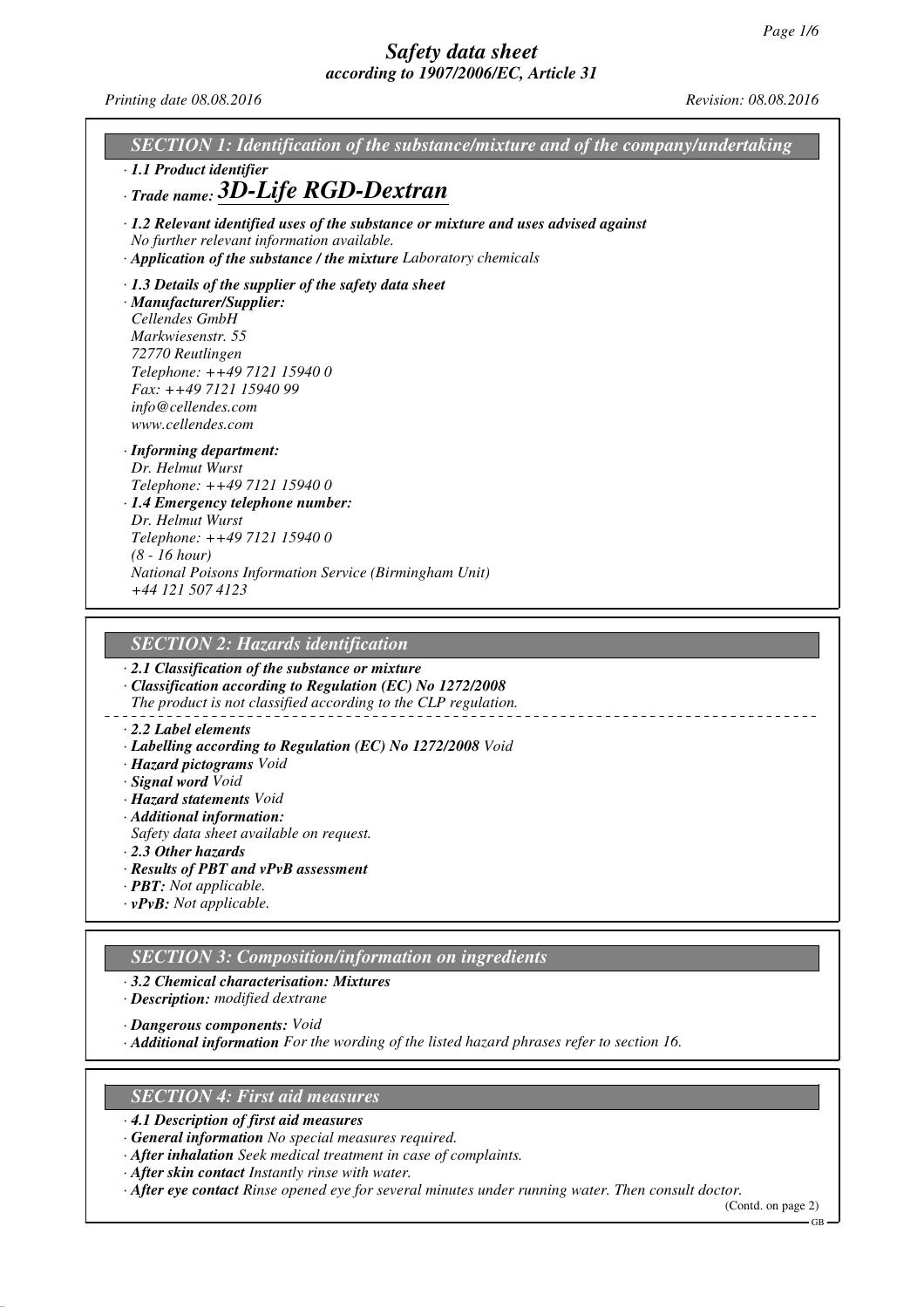*Printing date 08.08.2016 Revision: 08.08.2016*

(Contd. of page 1)

## *Trade name: 3D-Life RGD-Dextran*

- *· After swallowing Seek immediate medical advice.*
- *· 4.2 Most important symptoms and effects, both acute and delayed No further relevant information available.*
- *· Information for doctor No particular measures are known treat according to symptoms. · 4.3 Indication of any immediate medical attention and special treatment needed*
- *No further relevant information available.*

### *SECTION 5: Firefighting measures*

- *· 5.1 Extinguishing media*
- *· Suitable extinguishing agents The product is not flammable*
- *· For safety reasons unsuitable extinguishing agents Not applicable*
- *· 5.2 Special hazards arising from the substance or mixture No further relevant information available.*
- *· 5.3 Advice for firefighters*
- *· Protective equipment: No special measures required.*

### *SECTION 6: Accidental release measures*

- *· 6.1 Personal precautions, protective equipment and emergency procedures Not required.*
- *· 6.2 Environmental precautions: No special measures required.*
- *· 6.3 Methods and material for containment and cleaning up: Absorb with liquid-binding material (sand, diatomite, acid binders, universal binders, sawdust).*
- *· 6.4 Reference to other sections*
- *See Section 7 for information on safe handling*
- *See Section 8 for information on personal protection equipment.*
- *See Section 13 for information on disposal.*

### *SECTION 7: Handling and storage*

- *· 7.1 Precautions for safe handling No special measures required.*
- *· Information about protection against explosions and fires: No special measures required.*
- *· 7.2 Conditions for safe storage, including any incompatibilities*
- *· Storage*
- *· Requirements to be met by storerooms and containers:*
- *Do not store the product at temperatures above -80 °C*
- *· Information about storage in one common storage facility: Not required.*
- *· Further information about storage conditions: None.*
- *· Storage class 13*
- *· 7.3 Specific end use(s) No further relevant information available.*

### *SECTION 8: Exposure controls/personal protection*

- *· Additional information about design of technical systems: No further data; see item 7.*
- *· 8.1 Control parameters*
- *· Components with limit values that require monitoring at the workplace:*

*The product does not contain any relevant quantities of materials with critical values that have to be monitored at the workplace.*

*· Additional information: The lists that were valid during the compilation were used as basis.*

- *· 8.2 Exposure controls*
- *· Personal protective equipment*
- *· General protective and hygienic measures*

*The usual precautionary measures should be adhered to general rules for handling chemicals.*

*· Breathing equipment: Not required.*

(Contd. on page 3)

GB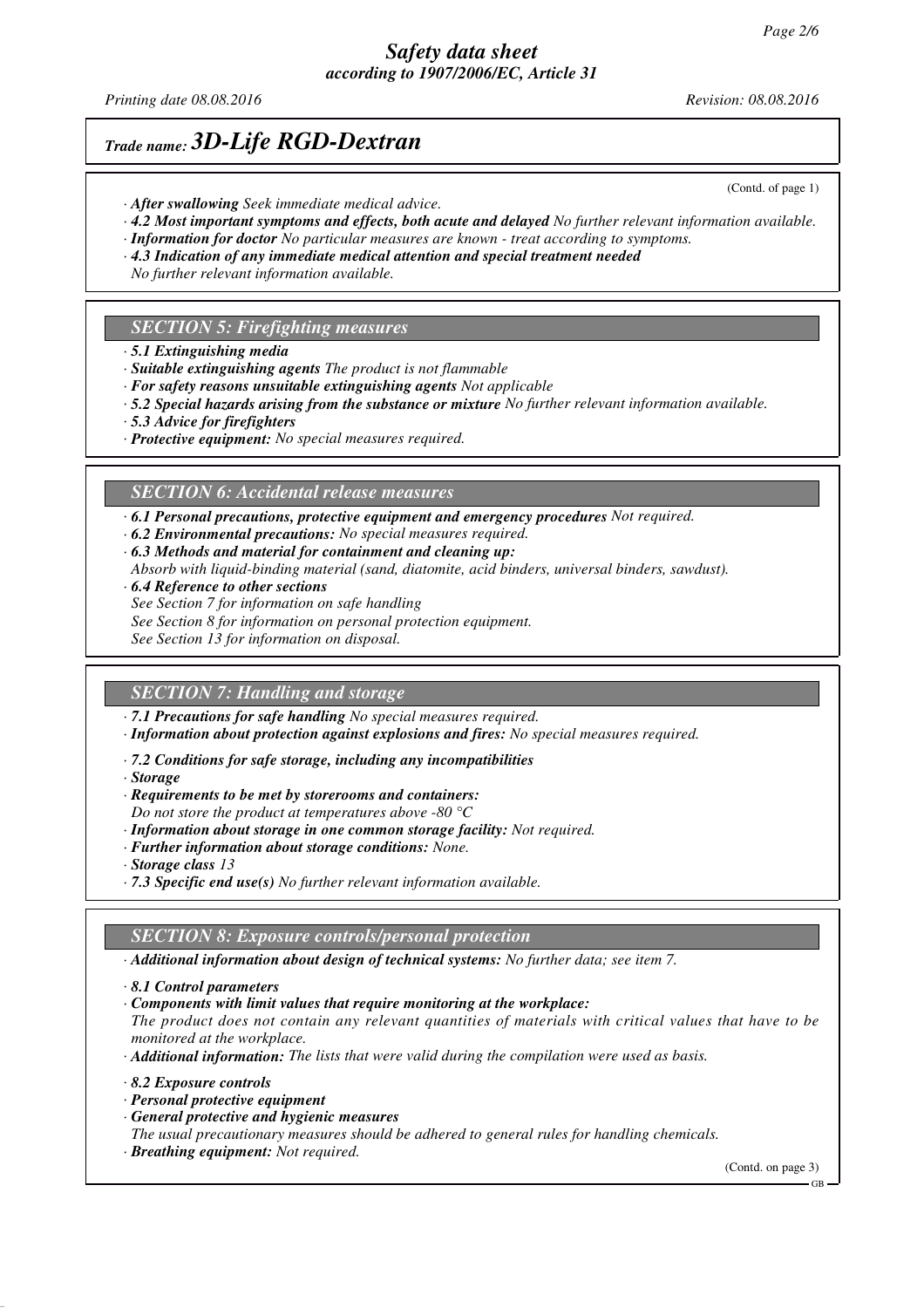GB

*Printing date 08.08.2016 Revision: 08.08.2016*

# *Trade name: 3D-Life RGD-Dextran*

(Contd. of page 2) *· Protection of hands: Protective gloves. The glove material has to be impermeable and resistant to the product/ the substance/ the preparation. Selection of the glove material on consideration of the penetration times, rates of diffusion and the degradation · Material of gloves Nitrile rubber, NBR Butyl rubber, BR Recommended thickness of the material:* ≥ *0.10 mm mm The selection of the suitable gloves does not only depend on the material, but also on further marks of quality and varies from manufacturer to manufacturer. As the product is a preparation of several substances, the resistance of the glove material can not be calculated in advance and has therefore to be checked prior to the application. · Penetration time of glove material The exact break trough time has to be found out by the manufacturer of the protective gloves and has to be observed. · As protection from splashes gloves made of the following materials are suitable: PVC gloves · Not suitable are gloves made of the following materials: Strong gloves Leather gloves · Eye protection: Safety glasses*

*· Body protection: Protective work clothing.*

| $\cdot$ 9.1 Information on basic physical and chemical properties |                                  |  |
|-------------------------------------------------------------------|----------------------------------|--|
| · General Information                                             |                                  |  |
| $\cdot$ Appearance:                                               |                                  |  |
| Form:                                                             | Solid.                           |  |
| Colour:                                                           | Clear                            |  |
| <i>Codour:</i>                                                    | Not determined                   |  |
| · Odour threshold:                                                | Not determined.                  |  |
| $\cdot$ pH-value:                                                 | Not applicable.                  |  |
| $\cdot$ Change in condition                                       |                                  |  |
| <b>Melting point/Melting range:</b>                               | Not determined                   |  |
| <b>Boiling point/Boiling range:</b>                               | Not determined                   |  |
| · Flash point:                                                    | Not applicable                   |  |
| · Inflammability (solid, gaseous)                                 | Not applicable.                  |  |
| · Ignition temperature:                                           |                                  |  |
| Decomposition temperature:                                        | Not determined.                  |  |
| · Self-inflammability:                                            | Product is not selfigniting.     |  |
| · Danger of explosion:                                            | <i>Product is not explosive.</i> |  |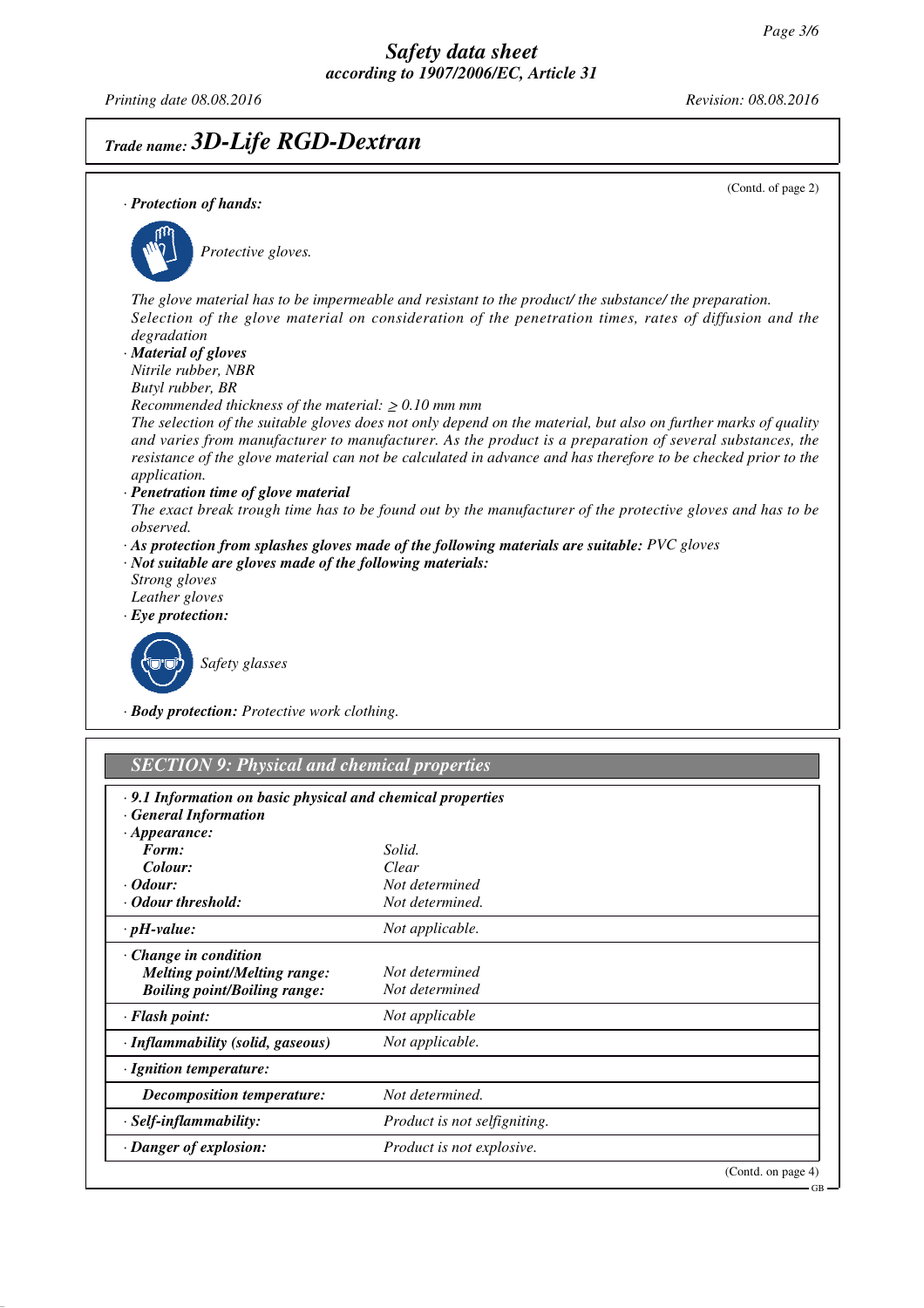*Printing date 08.08.2016 Revision: 08.08.2016*

## *Trade name: 3D-Life RGD-Dextran*

|                                                                   |                                            | (Contd. of page 3) |
|-------------------------------------------------------------------|--------------------------------------------|--------------------|
| Critical values for explosion:                                    |                                            |                    |
| Lower:                                                            | Not determined.                            |                    |
| <b>Upper:</b>                                                     | Not determined.                            |                    |
| $\cdot$ Vapour pressure at 20 °C:                                 | $23$ hPa                                   |                    |
| · Density                                                         | Not determined                             |                    |
| $\cdot$ Relative density                                          | Not determined.                            |                    |
| · Vapour density                                                  | Not determined.                            |                    |
| $\cdot$ Evaporation rate                                          | Not determined.                            |                    |
| · Solubility in / Miscibility with                                |                                            |                    |
| Water:                                                            | mixable                                    |                    |
| · <b>Partition coefficient (n-octanol/water):</b> Not determined. |                                            |                    |
| · Viscosity:                                                      |                                            |                    |
| dynamic:                                                          | Not determined.                            |                    |
| kinematic:                                                        | Not determined.                            |                    |
| $\cdot$ 9.2 Other information                                     | No further relevant information available. |                    |

## *SECTION 10: Stability and reactivity*

*· 10.1 Reactivity No further relevant information available.*

*· 10.2 Chemical stability*

*· Thermal decomposition / conditions to be avoided: No decomposition if used according to specifications.*

*· 10.3 Possibility of hazardous reactions No dangerous reactions known*

*· 10.4 Conditions to avoid No further relevant information available.*

- *· 10.5 Incompatible materials: No further relevant information available.*
- *· 10.6 Hazardous decomposition products: No dangerous decomposition products known*

### *SECTION 11: Toxicological information*

*· 11.1 Information on toxicological effects*

- *· Acute toxicity Based on available data, the classification criteria are not met.*
- *· Primary irritant effect:*

*· Skin corrosion/irritation Based on available data, the classification criteria are not met.*

- *· Serious eye damage/irritation Based on available data, the classification criteria are not met.*
- *· Respiratory or skin sensitisation Based on available data, the classification criteria are not met.*
- *· CMR effects (carcinogenity, mutagenicity and toxicity for reproduction)*
- *· Germ cell mutagenicity Based on available data, the classification criteria are not met.*
- *· Carcinogenicity Based on available data, the classification criteria are not met.*
- *· Reproductive toxicity Based on available data, the classification criteria are not met.*
- *· STOT-single exposure Based on available data, the classification criteria are not met.*
- *· STOT-repeated exposure Based on available data, the classification criteria are not met.*
- *· Aspiration hazard Based on available data, the classification criteria are not met.*

### *SECTION 12: Ecological information*

*· 12.1 Toxicity*

- *· Aquatic toxicity: No further relevant information available.*
- *· 12.2 Persistence and degradability No further relevant information available.*
- *· 12.3 Bioaccumulative potential No further relevant information available.*
- *· 12.4 Mobility in soil No further relevant information available.*

*· Additional ecological information:*

*· General notes: Generally not hazardous for water.*

(Contd. on page 5)

GB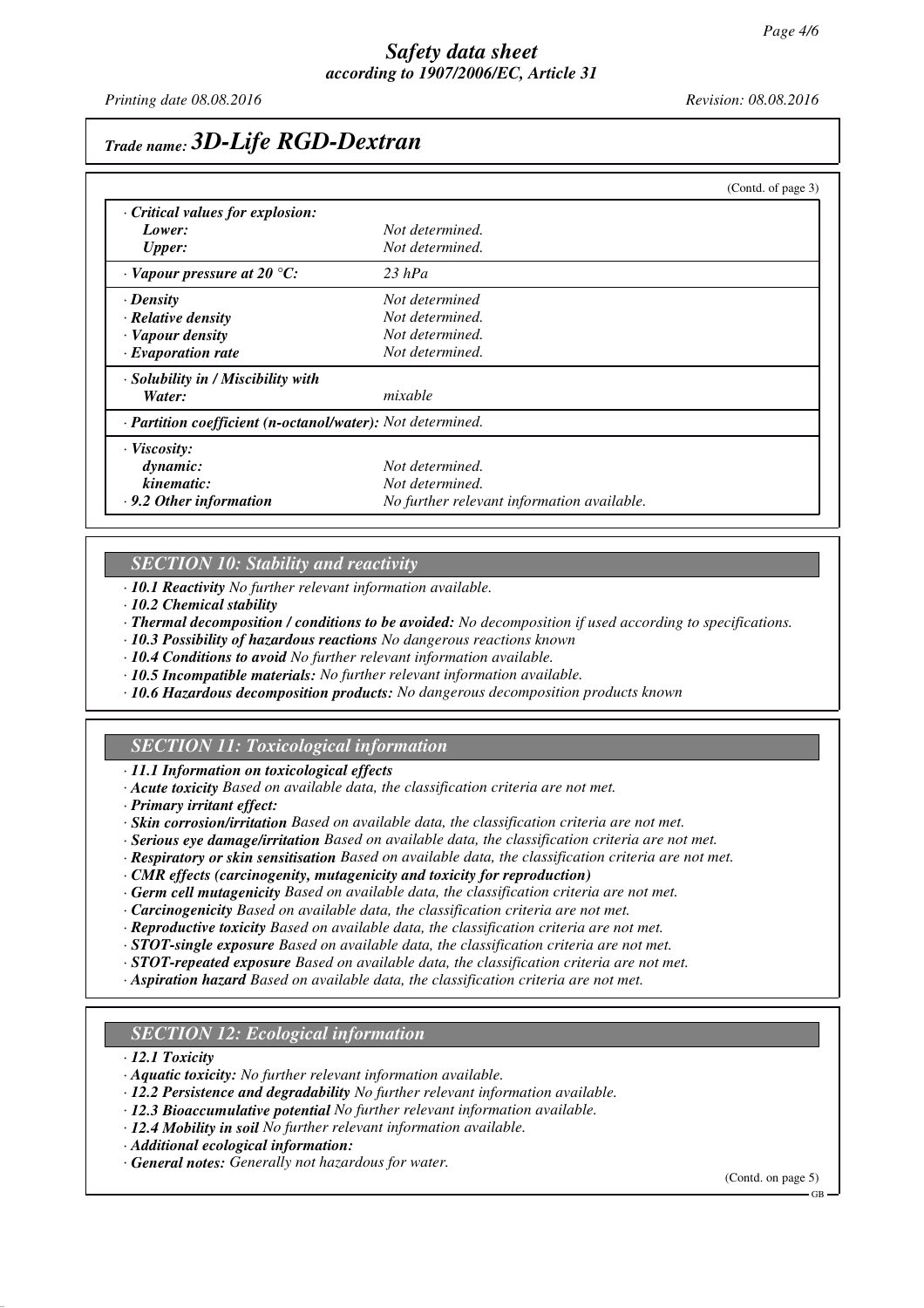## *Safety data sheet according to 1907/2006/EC, Article 31*

*Printing date 08.08.2016 Revision: 08.08.2016*

## *Trade name: 3D-Life RGD-Dextran*

- *· 12.5 Results of PBT and vPvB assessment*
- *· PBT: Not applicable.*

*· vPvB: Not applicable.*

*· 12.6 Other adverse effects No further relevant information available.*

### *SECTION 13: Disposal considerations*

*· 13.1 Waste treatment methods*

*· Recommendation Smaller quantities can be disposed with household waste.*

*· Uncleaned packagings:*

*· Recommendation: Disposal must be made according to official regulations.*

| <b>SECTION 14: Transport information</b>                                                                     |                                                      |  |
|--------------------------------------------------------------------------------------------------------------|------------------------------------------------------|--|
| $\cdot$ 14.1 UN-Number<br>· ADR, ADN, IMDG, IATA                                                             | Void                                                 |  |
| $\cdot$ 14.2 UN proper shipping name<br>· ADR, ADN, IMDG, IATA                                               | Void                                                 |  |
| $\cdot$ 14.3 Transport hazard class(es)                                                                      |                                                      |  |
| · ADR, ADN, IMDG, IATA<br>$\cdot Class$                                                                      | Void                                                 |  |
| · 14.4 Packing group<br>· ADR, IMDG, IATA                                                                    | Void                                                 |  |
| · 14.5 Environmental hazards:                                                                                | Not applicable.                                      |  |
| $\cdot$ 14.6 Special precautions for user                                                                    | Not applicable.                                      |  |
| $\cdot$ 14.7 Transport in bulk according to Annex II of<br><b>Marpol and the IBC Code</b><br>Not applicable. |                                                      |  |
| · Transport/Additional information:                                                                          | Not dangerous according to the above specifications. |  |
| · UN "Model Regulation":                                                                                     | Void                                                 |  |

*SECTION 15: Regulatory information*

*· 15.1 Safety, health and environmental regulations/legislation specific for the substance or mixture*

*· Directive 2012/18/EU*

*· Named dangerous substances - ANNEX I None of the ingredients is listed.*

*· National regulations*

*· Water hazard class: Generally not hazardous for water.*

*· 15.2 Chemical safety assessment: A Chemical Safety Assessment has not been carried out.*

### *SECTION 16: Other information*

*These data are based on our present knowledge. However, they shall not constitute a guarantee for any specific product features and shall not establish a legally valid contractual relationship.*

*· Department issuing data specification sheet:*

(Contd. on page 6)

GB

<sup>(</sup>Contd. of page 4)